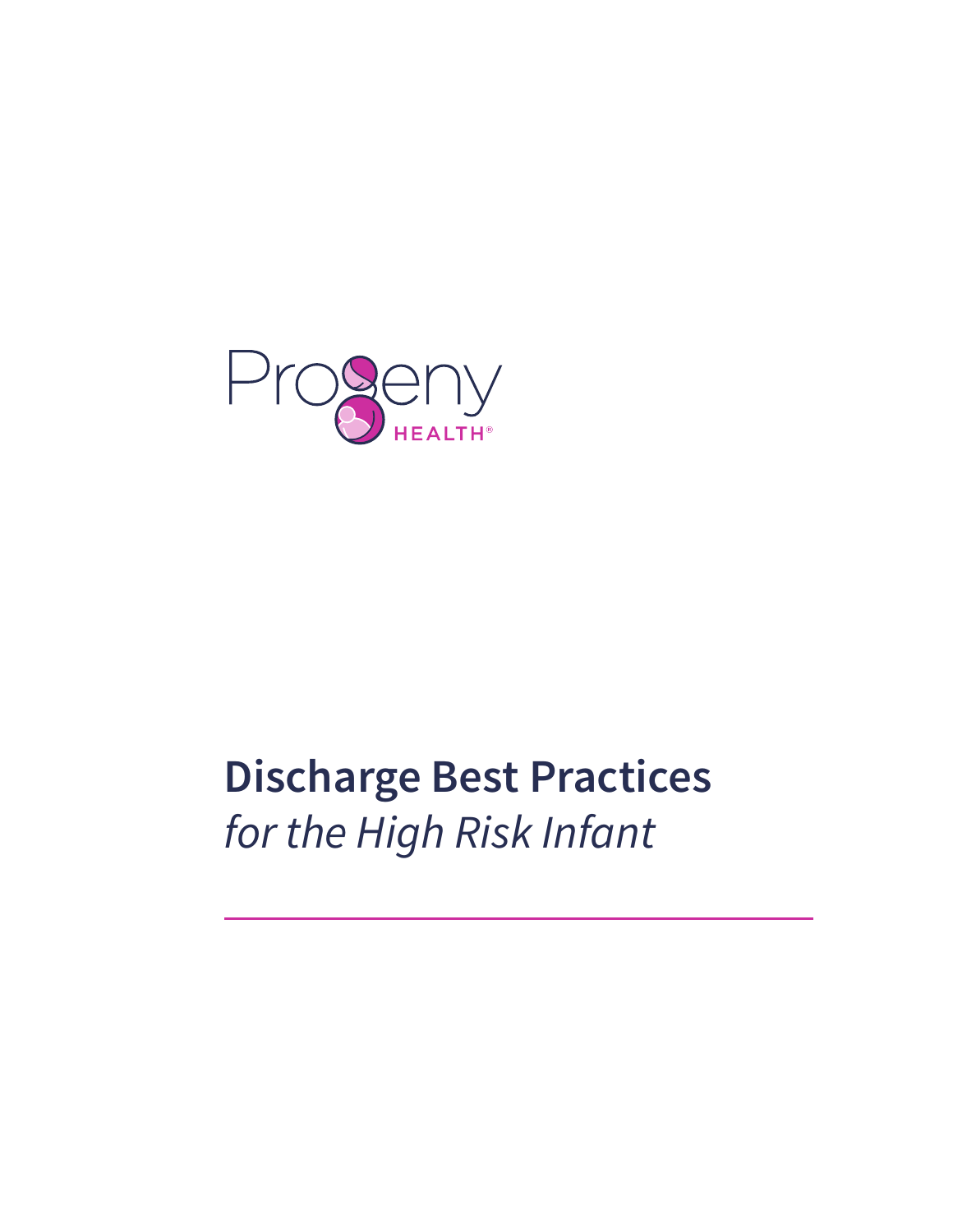#### **Overview**

The American Academy of Pediatrics (AAP) policy statement on the hospital discharge of the high-risk neonate continues to address 4 categories of high-risk infants: preterm infants; infants with special health care needs or dependance on technology; infants at risk because of family issues and infants with anticipated early death. The rate of preterm births has been on the rise since 2014 with 10% of all births in the United States comprised of infants less than 37 weeks' gestation (Connors 2021).

Preterm births has been on the rise since 2014 with 10% of all births in the United States comprised of infants less than 37 weeks' gestation

High-risk infants are at increased risk for morbidity and mortality following discharge from the Neonatal Intensive Care Unity (NICU). The decision on when to discharge these infants home is complex, without clear supporting evidence and largely based on medical condition (AAP Committee on Fetus and Newborn 2008). However, the discharge readiness of families to assume care is ultimately the piece that can determine the success or failure of transitioning care to home (AAP Committee on Fetus and Newborn 2008, Smith 2013)

Edwards et al (2021 p.6) found that gestational age and weight at discharge increased steadily from 2005 to 2018 for infants 24 to 29 weeks' gestation with undetermined causes, benefits and costs. It is unclear if this delay in discharge and ultimately increased separation from family leads to improved discharge readiness since the most suitable discharge age and weight are largely unknown (Edwards 2021).

Smith et al (2013, p. 415) defines NICU discharge readiness as 'the masterful attainment of technical skills and knowledge, emotional comfort, and confidence with infant care by the primary caregivers at the time of discharge' (Smith 2013). Although not as well studied as in the adult population, discharge unreadiness in caregivers of newborns, perceived either by themselves or their providers experience more difficulty post discharge (Bernstein 2002).



For instance, one study of families with preterm infants, discharge unreadiness was associated with more infant feeding related issues in the days after discharge (Smith 2012). In a study of mothers of term infants who felt unready for discharge made twice as many phone calls to their PCP on behalf of their infants, placed their infants in the prone position for sleep more often and had a higher likelihood of a newborn emergency room or urgent care visit during the first 30 days after discharge (Bernstein 2002).

Length of stay has not been independently associated with discharge readiness; however, caregivers of complex infants may require more time to achieve discharge readiness (Smith 2009). Discharge readiness is largely supported by a robust discharge preparation plan. The art of balancing length of stay to avoid increased separation of patient from family, increased health care costs and the risks inherent with a prolonged hospital stay with discharge readiness of caregivers begins at the NICU admission.

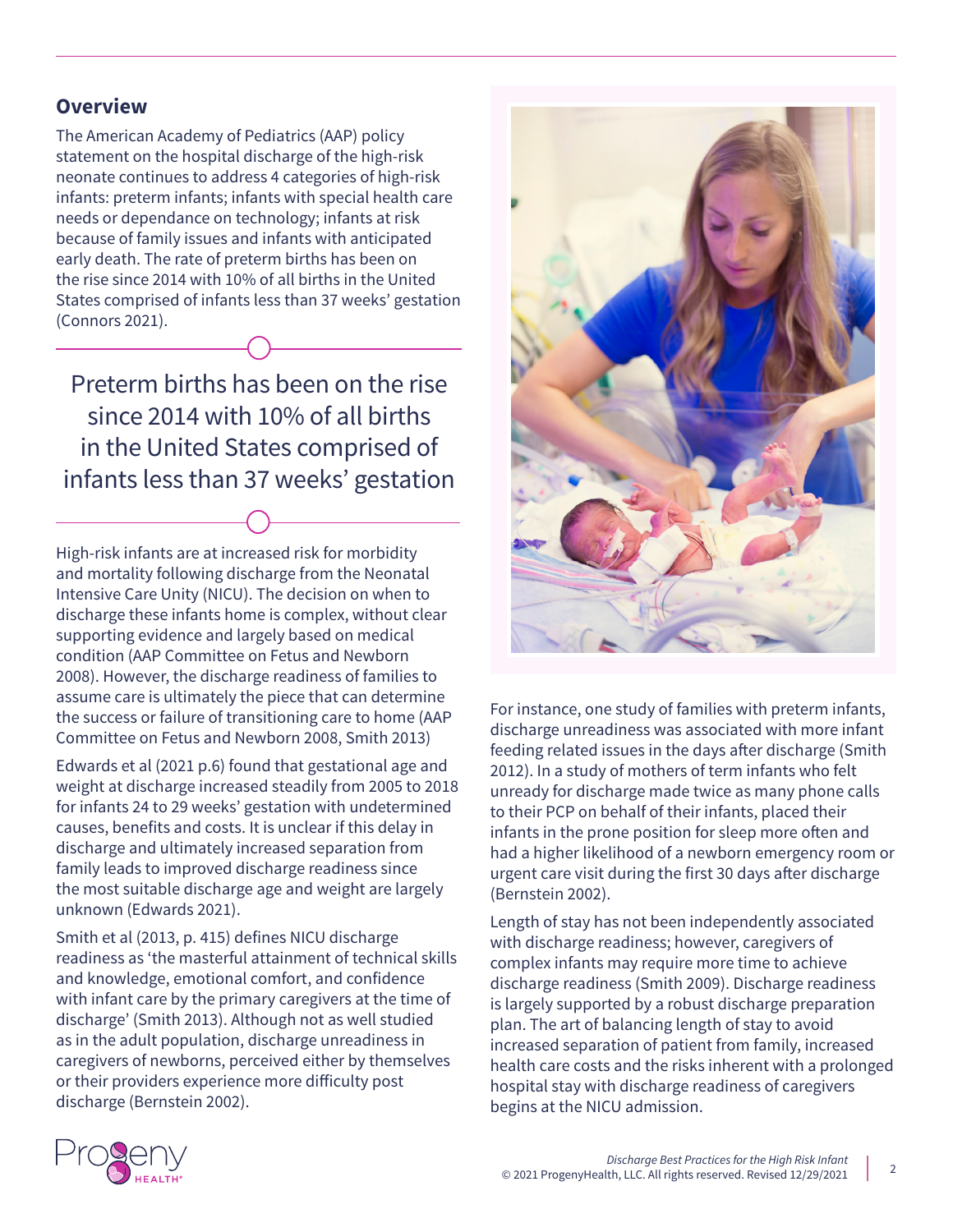Discharge planning for the high risk infant is a multidisciplinary effort that should be initiated soon after the infant is admitted to the NICU and included in the care plan on a daily basis. An individualized approach should be adopted to meet the needs of the various medical and social concerns unique to each patient. Parents or other appointed caregivers must be included in the process with the neonatologists, nurse practitioners, bedside nurses and other multidisciplinary team members involved with the infant's care. When appropriate, input from the hospital and/or community social service departments, lactation specialists, physical therapists, nutritionists, respiratory therapists, and case managers should be solicited. Special situations may require the expertise of medical and/or surgical sub- specialists and other individuals as deemed necessary (AAP Committee on Fetus and Newborn 2008).

Several broad categories of discharge readiness should be incorporated into the discharge plan that include, but are not limited to, specific medical, family and psychosocial criteria. Published guidelines have identified important components that include: attending to parental education, primary care, ongoing medical conditions, home care, social support and follow-up care coordination (AAP Committee on Fetus and Newborn 2008). All of this is aimed at achieving a seamless care transition.

# **Medical Readiness**

For the premature infant, specific physiologic parameters to be met prior to safe discharge were identified in a large cohort of NICU patients (Silber 2009) that include: maintenance of body temperature fully clothed in an open crib at room temperature (20- 25°C or 68-77°F); coordination of suck, swallow, and breathing while taking an adequate feed volume; sustained pattern of weight gain compatible with the post-menstrual age (PMA) of the infant; demonstration of stability in cardiorespiratory function for a specified period of time; oxygenation status: infant is weaned to room air or is stable on portable oxygen (Kemper 2011) and the ability of the family to care for the fragile premature infant must be evaluated and demonstrated.

The criteria listed are consistent with previously published guidelines from the American Academy of Pediatrics(AAP Committee on Fetus and Newborn 2008). ProgenyHealth suggests these parameters in conjunction with other proprietary criteria to assess an infant's clinical stability and preparedness for discharge:

- 1. **Body temperature:** The infant has demonstrated adequate maintenance of normal body temperature fully clothed in an open bed with normal ambient room temperature (20–25°C or 68-77°F) (AAP Committee on Fetus and Newborn 2008).
- 2. **Feeding/Nutrition:** The infant has established competent feeding by breast or bottle without cardiorespiratory compromise. A sustained pattern of weight gain of sufficient duration has been Demonstrated (AAP Committee on Fetus and Newborn 2008, AAP Section on Breastfeeding 2000). The infant should be capable of nipple feeding adequate calories in order to maintain desired growth and weight gain. Human milk is desirable and support should be provided to all mothers who wish to breast feed. Hypercaloric feedings may be required and/ or supplements as necessary. Lactation consultants or nutrition/feeding specialists will play an important role in this area. One or two days of observation may be necessary for growth restricted or low birth weight infants, whereas near-term babies may require a lesser amount of time. If oral feedings cannot be achievedby 44 weeks PMA, then gavage or gastrostomy tube feedings should be considered as clinically indicated (AAP Committee on Fetus and Newborn 2008, AAP Section on Breastfeeding 2000.
- 3. **Cardiorespiratory control:** Physiologically mature and stable cardiorespiratory function has been documented for a sufficient duration (AAP Committee on Fetus and Newborn 2008, Kemper 2011).<sup>1,3</sup> The infant's oxygen saturation should be normal for baseline. If being discharged on oxygen, oximetry readings on home oxygen settings should be documented.

# **Special Testing**

- **• Hearing:** Audiologic screening should be performed and follow-up should be arranged for referrals and/ or additional testing as indicated for infants at high risk for hearing loss (Joint Committee on Infant Hearing 2007).
- **Eye exam:** Evaluation by a pediatric ophthalmologist should be performed or scheduled according to published guidelines and rigorous outpatient follow- up should be arranged for at risk patients who require serial retinal examinations (AAP Section on Ophthalmology 2006). The time, date and location of the first post discharge outpatient ophthalmology appointment should be documented in the hospital chart.

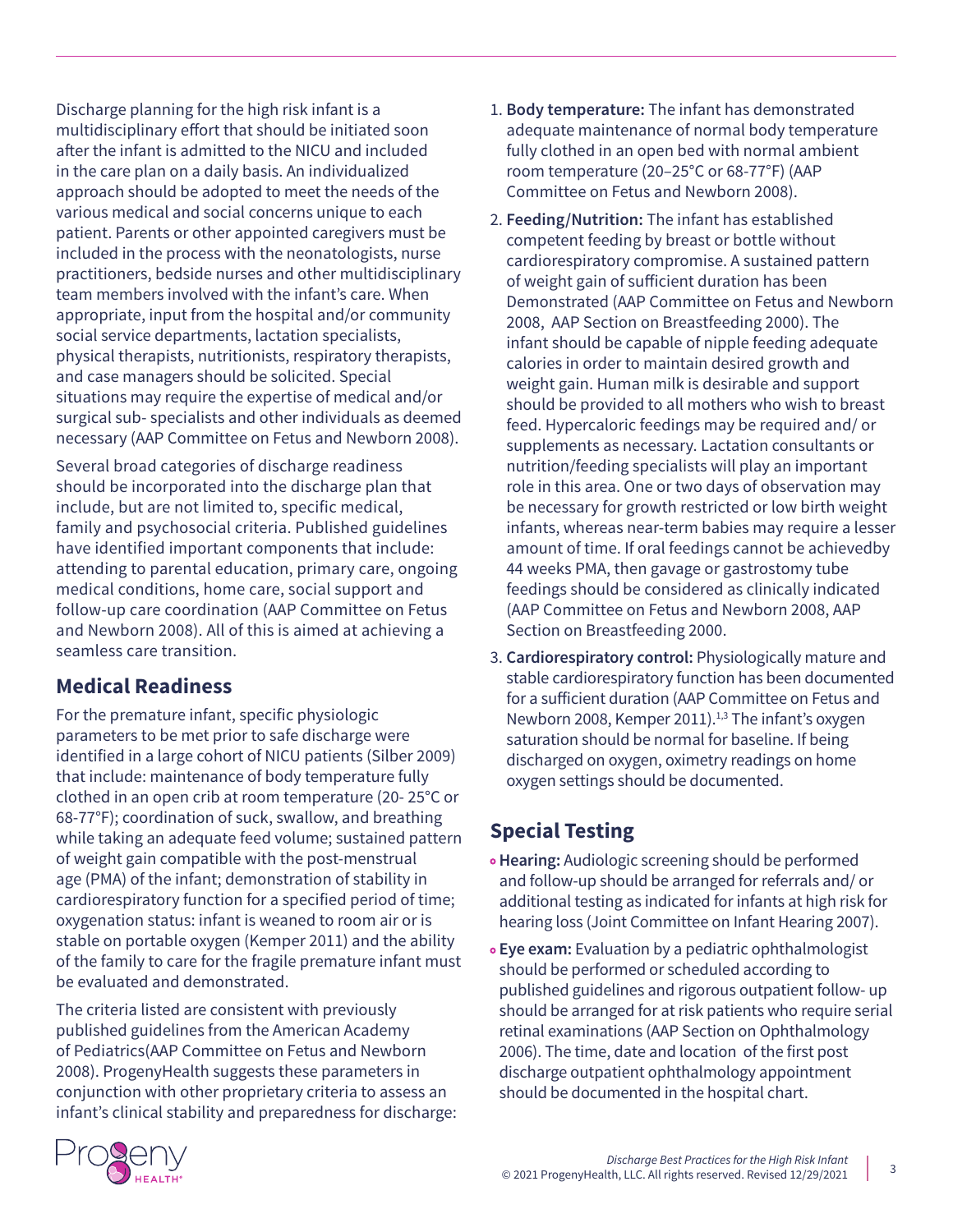**• Car seat and car bed:** Per AAP report: "Hospitals should develop protocols to include car safety seat observation before discharge for infants born at less than 37 weeks' gestation. Some hospital protocols include car safety seat observations for infants at risk of obstructive apnea, bradycardia, or oxygen desaturation other than those born at less than 37 weeks' gestation. Examples include infants with hypotonia (e.g., Down syndrome or congenital neuromuscular disorders), infants with micro- gnathia (Pierre Robin sequence), and infants who have undergone congenital heart surgery" Bull et al 2009). Infants with documented oxygen desaturation, apnea, or bradycardia in a semi upright position should travel in a supine or prone position in an FMVSS 213 (Federal Motor Vehicle Safety Standard) approved car bed after an observation period. The AAP AAP Committee on Fetus and Newborn does not speak to frequency of apnea and bradycardia events or level of oxygen saturation that would lead to use of a car bed; rather the report states "…deemed significant by the treating physician or hospital policy…" (AAP Committee on Fetus and Newborn 2008 p. 6). Specific information regarding currently available car beds can be obtained from several resources (AAP Committee on Fetus and Newborn 2008).

Infants documented with oxygen desaturation, apnea, or bradycardia in a semi upright position should travel in a supine or prone position

#### **CCHD(Critical Congenital Heart Disease) Screening:**

The AAP, American Heart Association (AHA), and American College of Cardiology (ACC) endorse universal newborn screening for CCHD using pulse oximetry (Mahle et al 2012, Kemper et al 2011). According to the 2019 report from the United States Centers for Disease Control and Prevention (CDC) all 50 states and the District of Columbia have implemented critical CHD screening policies (Glidewell et al 2019). All newborns should be screened according to the algorithm adopted by the facility.



#### **Other Considerations**

- 1. **Jaundice:** Though hyperbilirubinemia may not be an issue for the ELBW infant at the time of discharge, near-term and term infants who are discharged whilebilirubin values remain elevated may remain at risk for bilirubin encephalopathy. Therefore, use of established nomograms and guidelines for phototherapy and exchange transfusion should assist the clinician with bilirubin determinations as an outpatient.
- 2. **Home apnea monitoring:** Discharge of an infant with a home apnea monitor may be considered for infants who have not demonstrated an apnea free period, who require home oxygen or methylxanthine therapy or who satisfy AAP criteria (AAP Committee on Fetus and Newborn 2003). Parents and caregivers should receive basic cardiopulmonary support (BCS) and monitor training and, if necessary, referral to community (BCS) training can be made. Strong consideration should be given for caregivers of all infants discharged from the NICU to receive training in choking prevention, BCS and first aid, even if a home monitor is not indicated.

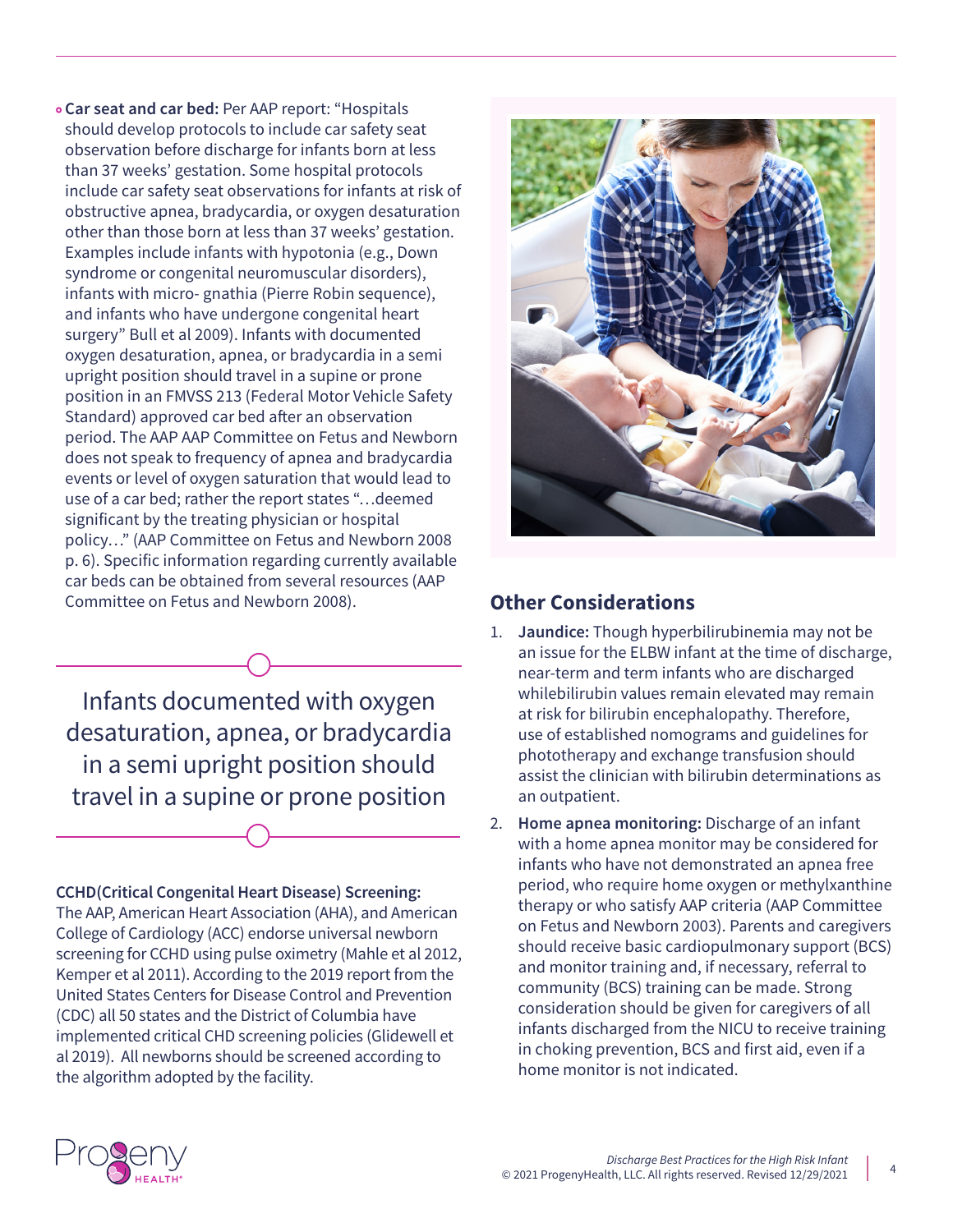- 3. **Medications:** Medication dosing and administration instructions should be completed and the parent should receive a medication instruction sheet confirmed by the medical and nursing staff. The child should be discharged with an adequate supply of medication until a refill can be obtained from the infant's primary care physician (AAP Committee on Fetus and Newborn 2008).
- 4. **Home oxygen:** Arrangements should be made for the child to be discharged with home oxygen if discharge readiness has otherwise been achieved and other criteria have been met. Follow-up with a physician who can assess and monitor the infant's ongoing need for home oxygen should be arranged on a regular basis (AAP Committee on Fetus and Newborn 2008).
- 5. **Neurological:** Appropriate follow-up imaging studies such as a cranial ultrasound or an MRI scan should be arranged and referral to a neurologist as clinically indicated. An early intervention referraland appointment in a NICU follow-up program should be confirmed for infants requiring these services (AAP Committee on Fetus and Newborn 2008).
- 6. **Sub-specialty care:** Follow-up appointments with consultants or other subspecialists who have examined or need to assess the child if services were unavailable in the NICU, should be arranged (AAP Committee on Fetus and Newborn 2008).
- 7. **Metabolic screening:** Department of Health mandated screening test results should be reviewed and repeat testing performed as indicated (Newborn Screening Authoring Committee 2008).
- 8. **Immunizations:** Vaccinations should be administered as per AAP guidelines (Pickering et al 2008).
- 9. **RSV prevention:** Palivizumab should be administered as per AAP guidelines (Committee on Infectious Diseases and Bronchiolitis Guidelines Committee 2014).
- 10. **Sleep position and behavior:** AAP guidelines regarding supine sleep position in all infants, except under extraordinary circumstances, should be promoted. Use of pacifiers (after establishment of breast feeding) and avoidance of bed sharing should be reinforced. SIDS reduction strategies outlined by the AAP Task Force on SIDS Reduction should be acknowledged (Task Force on Sudden Infant Death Syndrome 2016).



**Relevant state and local guidelines:** These guidelines should be followed related to newborn screening.

### **Family Readiness**

- 1. **Home visits:** Home visitation should be arranged as necessary for home assessments and/or outpatient lab testing by a home care nurse. The social status and support network assessment by the social worker should be reviewed and referral to outside social agencies may be indicated for additional input and/or a home environment assessment before discharge. If a home visit is not available then a visit to the primary care physician's office should be arranged.
- 2. **Smoking:** Smoking in the vicinity of the baby or his/ her domicile should be strongly discouraged. Referral to smoking quit lines for family members should be considered (1-800-QUIT-NOW/1-800-784-8669 or in Spanish, 1-855-DÉJELO-YA/1-855-335-3569) AAP Committee on Fetus and Newborn 2008).
- 3. **Discharge teaching:** Well baby care instructions should be provided and demonstrated by the caregiver. An "overnight" stay or other extended period of time should ideally be offered to parents of babies who have multiple discharge needs such as home monitors, oxygen, medications or other social situations that would benefit from such an exercise (AAP Committee on Fetus and Newborn 2008). Should this be determined to be necessary, scheduling should take place in advance of the proposed discharge date so that hospitalization is not prolonged unnecessarily.

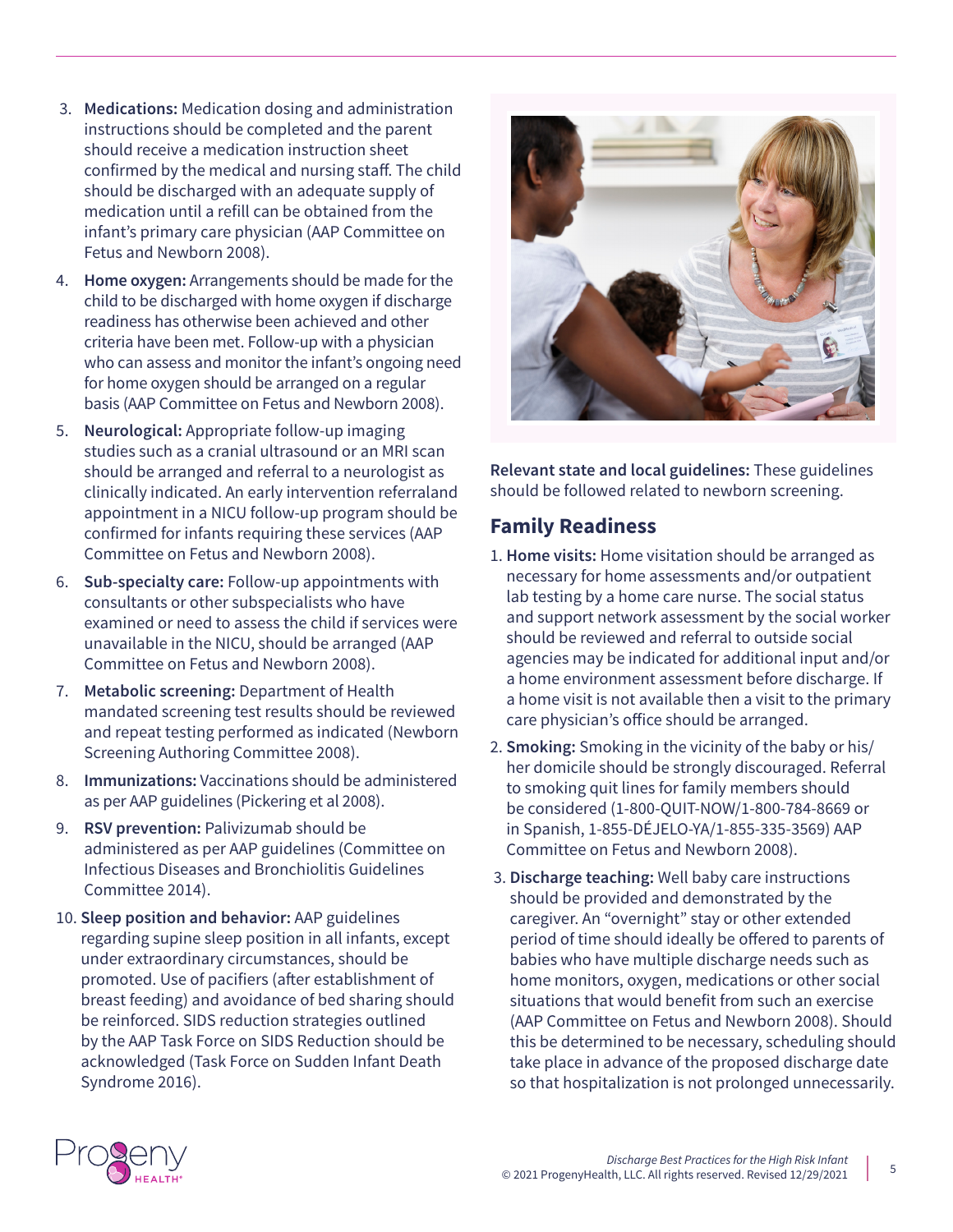- 4. **Financial:** Case managers and social workers can assist by arranging appropriate insurance coverage and assessing additional needs of the family such as access to utilities (e.g. water, heat), phone service and transportation.
- 5. **Psychosocial support:** Social workers, counselors and chaplains may become involved with the family to provide emotional or spiritual support. Identification of risk factors for the development of post-partum depression should lead to intervention. Awareness by the parent of "shaken baby syndrome" through handouts or videos should be made available and common frustrations of parenthood should be discussed so that the caregiver can recognize the need to seek help. Referral to outpatient treatment centers or physicians for counseling, drug rehabilitation or any other concerns should be implemented as appropriate Contact information including caregiver's names and telephone numbers should be confirmed with the family prior to discharge (AAP Committee on Fetus and Newborn 2008).

Identify a primary care physician prior to discharge regarding infant's history, treatments and ongoing health care needs.



#### **Community Readiness**

- 1. **Primary care:** A primary care physician should be identified and communication should occur with this physician prior to discharge regarding the infant's history, treatments and ongoing health care needs. An appointment should be arranged within a reasonable period of time, preferably within 3-5 days of discharge. Follow-up should be sooner, within 1-3 days of discharge, for an infant with hyperbilirubinemia or an oxygen requirement. The family should be given the appropriate contact information to reach their primary care physician after discharge. An additional facsimile should be sent to the office that includes a summary of the infant's current clinical status, followed by a comprehensive discharge summary (AAP Committee on Fetus and Newborn 2008).
- 2. **Sub-specialty care:** If the infant needs sub-specialty follow-up, appointments should be made prior to discharge and noted in the chart. Follow-up appointment and notation in the chart is especially crucial for ongoing retinal exams (AAP Section on Ophthalmology et al 2006).

#### **References**

- 1. Committee on Fetus and Newborn:Hospital Discharge of the High-Risk Neonate. Pediatrics 122 (5): 1119-1126, 2008.
- 2. Silber JH et al: Time to Send the Preemie Home? Additional Maturity at Discharge and Subsequent Health Care Costs. Health Services Research 44 (2): 444- 462, 2009.
- 3. Kemper AR, Mahle WT, Martin GR et al: Strategies for Implementing Screening for Critical Congenital
- 4. Heart Disease. Pediatrics 128 (5): e1259-e1267, 2011.
- 5. AAP Section of Breastfeeding: Breastfeeding and the use of human milk. Pediatrics 105 (3): 650-656, 2000.
- 6. Joint Committee on Infant Hearing: Year 2007 Position Statement: Principles and Guidelines for Early Hearing Detection and Intervention Programs. Pediatrics 120 (4): 898-921, 2007.
- 7. AAP Section on Ophthalmology, American Academy of Ophthalmology, and the American Academy for Pediatric Ophthalmology and Strabismus. Screening Examination of Premature Infants for Retinopathy of Prematurity. Pediatrics 117 (2): 572-576, 2006.